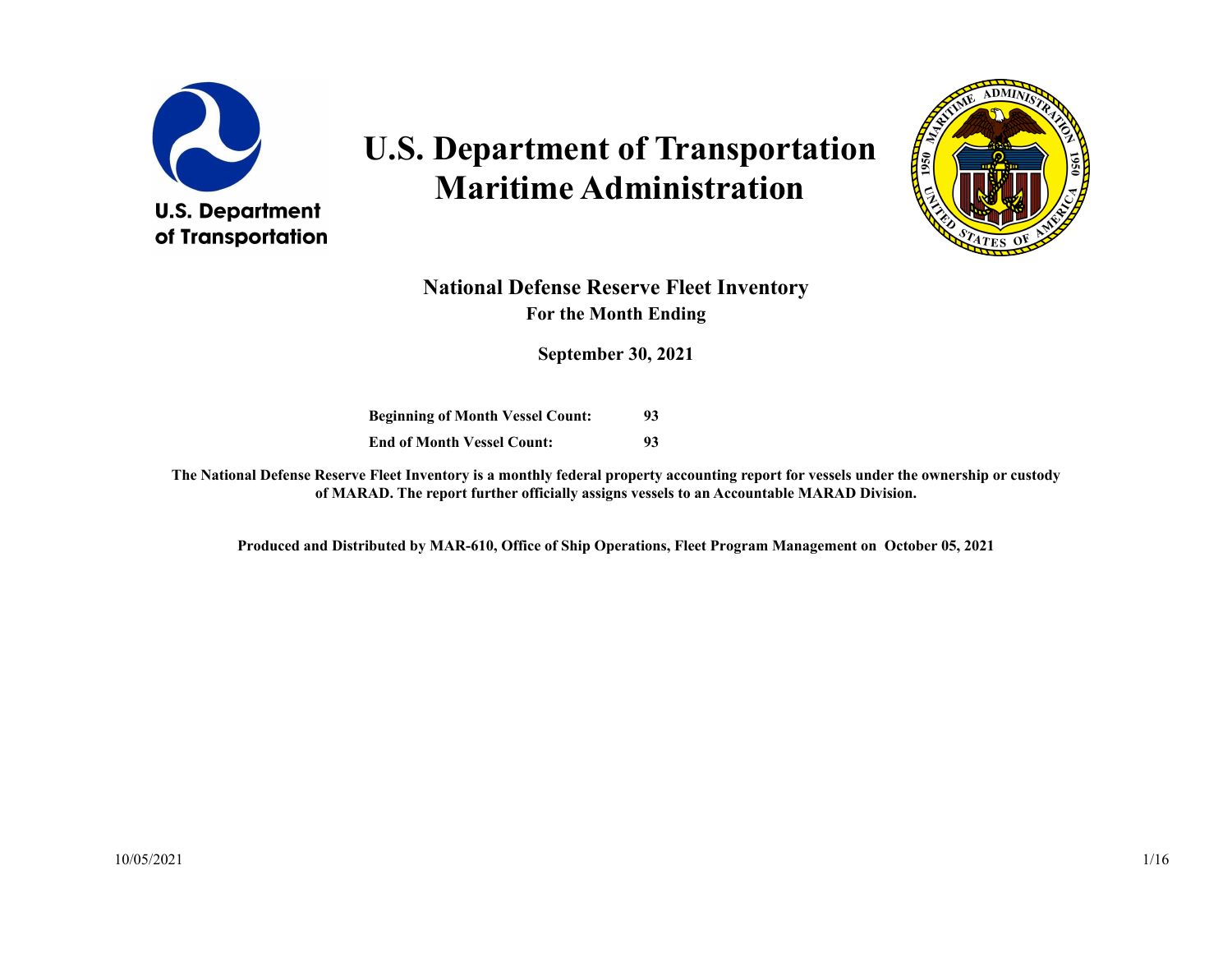#### **Changes During Period**

Starting Date: September 01, 2021

Ending Date: September 30, 2021

| <b>Effective Date</b> | Vessel                                | Changed Field Description | Original Value                               | New Value                                       | Remarks |
|-----------------------|---------------------------------------|---------------------------|----------------------------------------------|-------------------------------------------------|---------|
| 09/29/2021            | CAPE MENDOCINO                        | <b>Status Remarks</b>     | Sold to ASM, departure<br>from BRF 01OCT2021 | Sold to ASM,<br>departure from BRF<br>05OCT2021 |         |
| 09/24/2021            | <b>CAPE ORLANDO</b>                   | <b>Status Remarks</b>     |                                              | Shifts to Oakland<br>layberth by 27 SEP<br>2021 |         |
| 09/23/2021            | <b>CUSTOM BARGE 9012</b>              | Date Vessel Entered Fleet | 3/30/2010 12:00:00 AM                        | 2/23/2010 12:00:00<br>AM                        |         |
| 09/23/2021            | <b>CUSTOM BARGE 9009</b>              | Date Vessel Entered Fleet | 3/30/2010 12:00:00 AM                        | 8/30/2010 12:00:00<br>AM                        |         |
| 09/23/2021            | <b>CUSTOM BARGE 9011</b>              | Date Vessel Entered Fleet | 3/30/2010 12:00:00 AM                        | 3/4/2010 12:00:00<br>AM                         |         |
| 09/23/2021            | <b>CUSTOM BARGE 9002</b>              | Date Vessel Entered Fleet | 3/30/2010 12:00:00 AM                        | 3/4/2010 12:00:00<br>AM                         |         |
| 09/23/2021            | <b>CUSTOM BARGE 9001</b>              | Date Vessel Entered Fleet | 3/30/2010 12:00:00 AM                        | 2/23/2010 12:00:00<br>AM                        |         |
| 09/20/2021            | <b>CAPE FLATTERY</b>                  | <b>Status Remarks</b>     |                                              | Est. disposal MAR<br>2023                       |         |
| 09/20/2021            | <b>CAPE FAREWELL</b>                  | <b>Status Remarks</b>     |                                              | Est. disposal MAR<br>2023                       |         |
| 09/20/2021            | <b>SAMUEL L. COBB</b>                 | <b>Status Remarks</b>     |                                              | Est. disposal DEC<br>2023                       |         |
| 09/20/2021            | <b>RICHARD G</b><br><b>MATTHIESEN</b> | <b>Status Remarks</b>     |                                              | Est. disposal DEC<br>2023                       |         |
| 09/20/2021            | PAUL BUCK                             | <b>Status Remarks</b>     |                                              | Est. disposal SEP<br>2023                       |         |
| 09/20/2021            | <b>CAPE NOME</b>                      | <b>Status Remarks</b>     | Diposal Sales<br>Announcement MAR<br>2023    | Diposal Sales<br>Announcement JUN<br>2023       |         |
| 09/20/2021            | <b>CAPE FLATTERY</b>                  | <b>Status Remarks</b>     |                                              | Est. disposal MAR<br>2023                       |         |
| 09/20/2021            | <b>CAPE FAREWELL</b>                  | <b>Status Remarks</b>     |                                              | Est. disposal MAR<br>2023                       |         |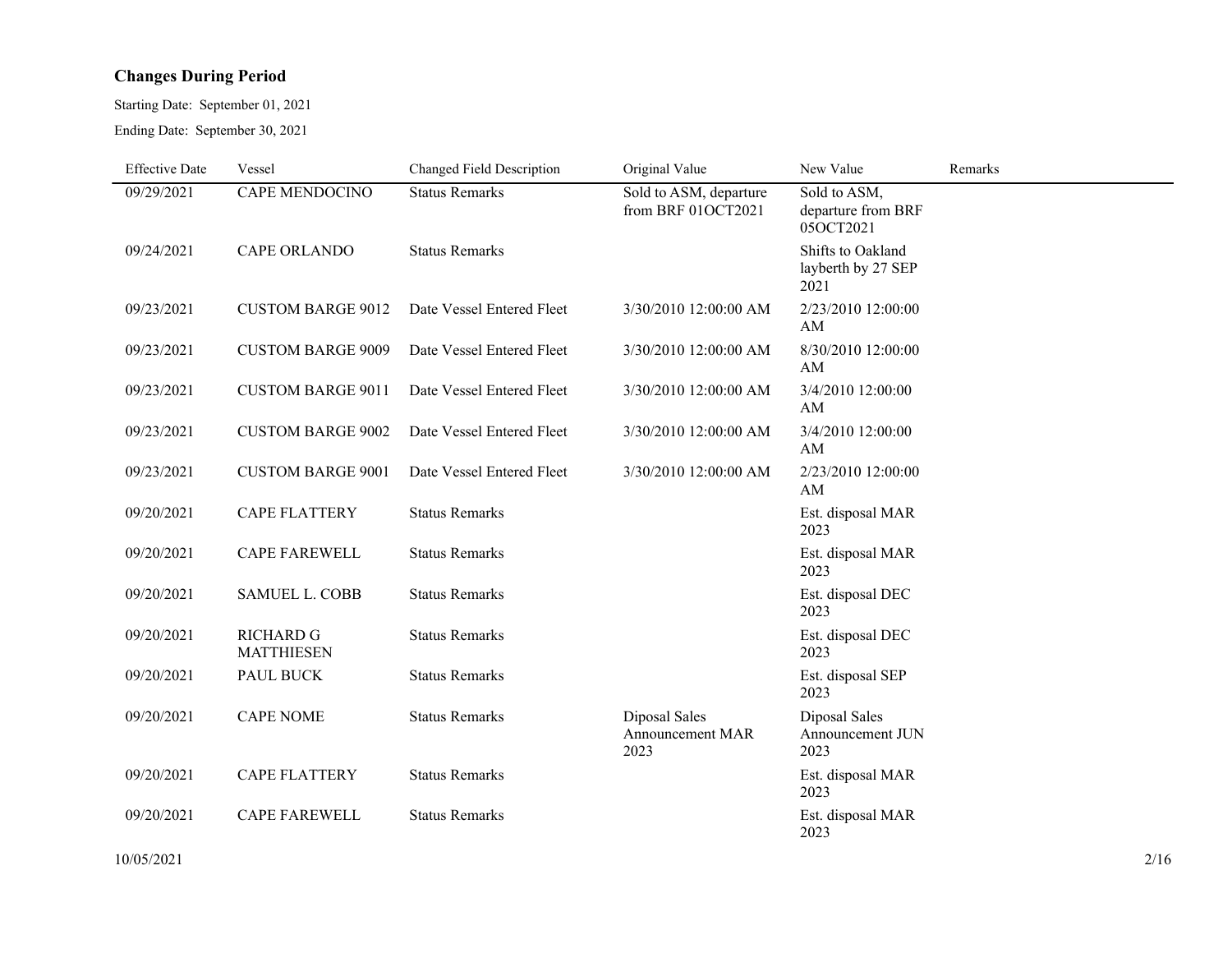#### **Changes During Period**

Starting Date: September 01, 2021 Ending Date: September 30, 2021

| <b>Effective Date</b> | Vessel                                       | Changed Field Description | Original Value                        | New Value                                   | Remarks |
|-----------------------|----------------------------------------------|---------------------------|---------------------------------------|---------------------------------------------|---------|
| 09/20/2021            | <b>PETERSBURG</b>                            | <b>Status Remarks</b>     | Disposal Contract closes<br>09SEP2021 | Est. departure from<br><b>BRF 15OCT2021</b> |         |
| 09/14/2021            | <b>CUSTOM BARGE</b>                          | Date Vessel Entered Fleet |                                       | 2/23/2010 12:00:00<br>AM                    |         |
| 09/14/2021            | <b>CUSTOM BARGE</b>                          | Date Vessel Entered Fleet |                                       | 3/30/2010 12:00:00<br>AM                    |         |
| 09/14/2021            | <b>CUSTOM BARGE</b>                          | Date Vessel Entered Fleet |                                       | 3/30/2010 12:00:00<br>AM                    |         |
| 09/14/2021            | <b>CUSTOM BARGE</b>                          | Date Vessel Entered Fleet |                                       | 3/30/2010 12:00:00<br>AM                    |         |
| 09/10/2021            | <b>CUSTOM BARGE</b>                          | Date Vessel Entered Fleet |                                       | 3/4/2010 12:00:00<br>AM                     |         |
| 09/10/2021            | <b>CUSTOM BARGE</b>                          | Date Vessel Entered Fleet |                                       | 3/4/2010 12:00:00<br>AM                     |         |
| 09/10/2021            | <b>CUSTOM BARGE</b>                          | Date Vessel Entered Fleet |                                       | 2/23/2010 12:00:00<br>AM                    |         |
| 09/10/2021            | <b>CAPE MOHICAN</b>                          | Date Vessel Entered Fleet |                                       | 9/4/2021 12:00:00<br>AM                     |         |
| 09/07/2021            | <b>CAPE MAY</b>                              | Date Vessel Entered Fleet |                                       | 8/3/2021 12:00:00<br>AM                     |         |
| 09/02/2021            | <b>USNS 1ST LT HARRY</b><br><b>L. MARTIN</b> | Date Vessel Entered Fleet | 3/31/2021 12:00:00 AM                 | 3/30/2020 12:00:00<br>AM                    |         |
| 09/02/2021            | <b>FLICKERTAIL STATE</b>                     | Date Vessel Entered Fleet |                                       | 8/18/2021 12:00:00<br>AM                    |         |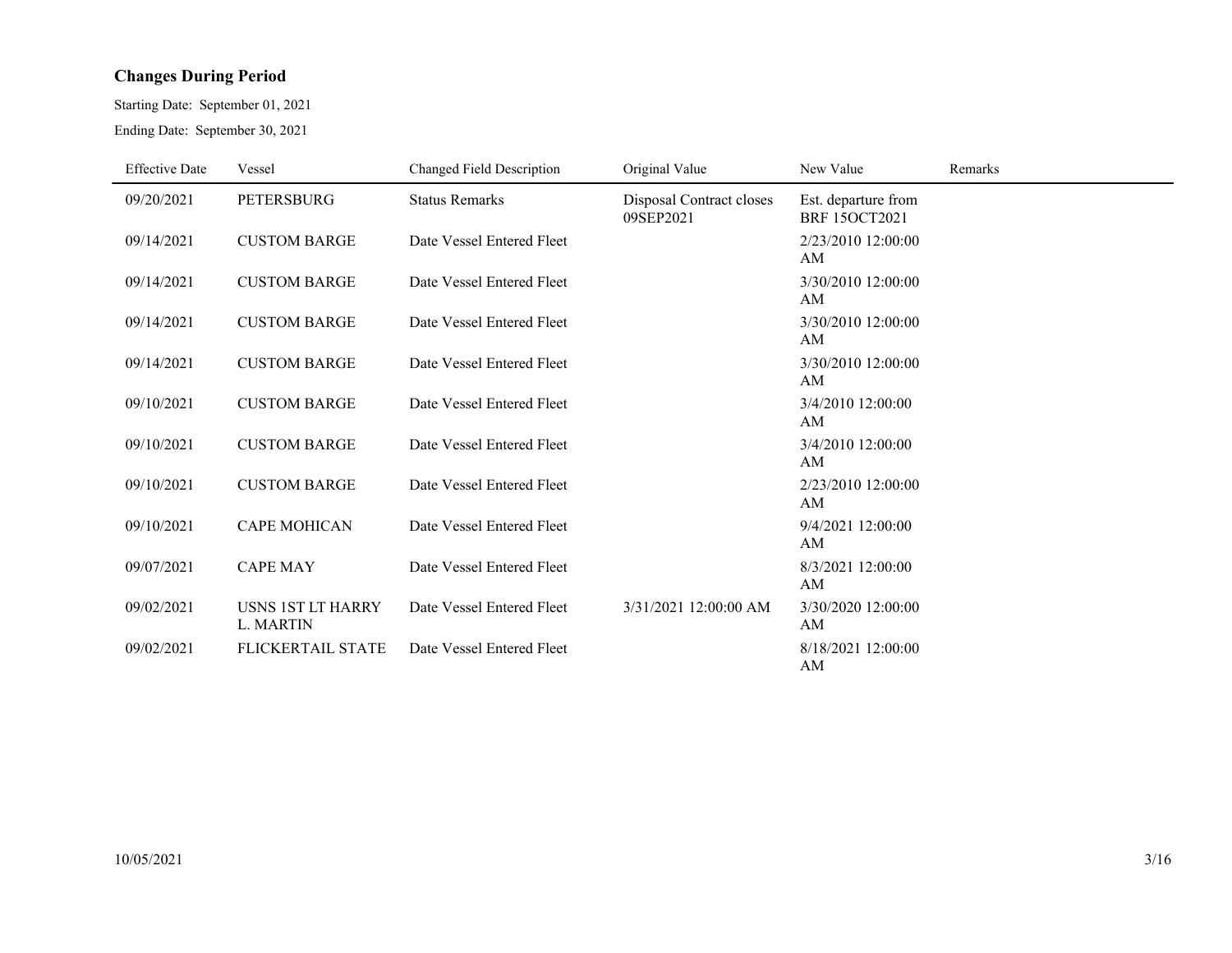### Glossary

| Program       | <b>Definition</b>                                                                                                                                                                                                                                                                                                                                        | <b>Status</b>            | <b>Definition</b>                                                                                |
|---------------|----------------------------------------------------------------------------------------------------------------------------------------------------------------------------------------------------------------------------------------------------------------------------------------------------------------------------------------------------------|--------------------------|--------------------------------------------------------------------------------------------------|
| Custody       | Vessels owned/sponsored by                                                                                                                                                                                                                                                                                                                               | Army                     | Vessel sponsor is the Army.                                                                      |
|               | other government programs                                                                                                                                                                                                                                                                                                                                | Navy                     | Vessel sponsor is the Navy.                                                                      |
|               |                                                                                                                                                                                                                                                                                                                                                          | NOAA                     | Vessel sponsor is NOAA.                                                                          |
|               |                                                                                                                                                                                                                                                                                                                                                          |                          | Vessel sponsor is the Coast Guard.                                                               |
|               |                                                                                                                                                                                                                                                                                                                                                          | Title XI                 | Vessel sponsor is the MARAD Title XI program.                                                    |
|               |                                                                                                                                                                                                                                                                                                                                                          | <b>RRF</b>               | RRF vessel not owned by MARAD                                                                    |
| Non-retention | MARAD vessels that no                                                                                                                                                                                                                                                                                                                                    | Donation Hold            | Vessel reserved for donation to a qualified memorial or non-profit or humanitarian organization. |
|               | longer have a useful                                                                                                                                                                                                                                                                                                                                     | <b>Historic Review</b>   | Vessel under NHPA Section 106 review for National Register eligibility.                          |
|               |                                                                                                                                                                                                                                                                                                                                                          | Stripping                | Being stripped of useful material prior to becoming available for disposal.                      |
|               |                                                                                                                                                                                                                                                                                                                                                          | Disposal                 | Vessel available for disposal or in the process of being disposed                                |
|               | or agencies that are being<br>maintained by MARAD in a<br><b>USCG</b><br>fleet anchorage but not part<br>of the NDRF.<br>application and are pending<br>disposition.<br>MARAD vessels that are<br>being preserved for federal<br>agency programs.<br><b>RRF</b><br>MARAD vessels assigned<br>RRF<br>to the Ready Reserve Force<br>program to support DOD | Sold Awaiting Removal    | Vessel sold for disposal and awaiting removal from fleet site                                    |
| Retention     |                                                                                                                                                                                                                                                                                                                                                          | <b>Emergency Sealift</b> | Vessel reserverd for sealift support for emergent requirements                                   |
|               |                                                                                                                                                                                                                                                                                                                                                          | Fleet Support            | Vessel reserved for Reserve Fleet organzation use (e.g., for material storage purposes).         |
|               |                                                                                                                                                                                                                                                                                                                                                          | Interim Hold             | Vessel being preserved pending future determination of status                                    |
|               |                                                                                                                                                                                                                                                                                                                                                          | ogistics Support         | Vessel reserved for cannibalization or material stripping to support one or more RRF vessels     |
|               |                                                                                                                                                                                                                                                                                                                                                          | Militarily Useful        | Vessel reserved for future military or strategic use as determend by DOD program sponsors        |
|               |                                                                                                                                                                                                                                                                                                                                                          | National Register        | Vessel listed on the National Register and being preserved pending future donation or mitigation |
|               |                                                                                                                                                                                                                                                                                                                                                          | School Ship              | Vessel on loan as a Training Ship to a U.S. Maritime Academy.                                    |
|               |                                                                                                                                                                                                                                                                                                                                                          | Other Agency Use         | Vessel being operated by MARAD in support of other federal agency programs or missions.          |
|               |                                                                                                                                                                                                                                                                                                                                                          | Training Use             | Vessel reserved as a training platform for one or more federal agencies.                         |
|               |                                                                                                                                                                                                                                                                                                                                                          |                          |                                                                                                  |
|               | surge sealift requirements.                                                                                                                                                                                                                                                                                                                              |                          | Vessel active in the RRF program.                                                                |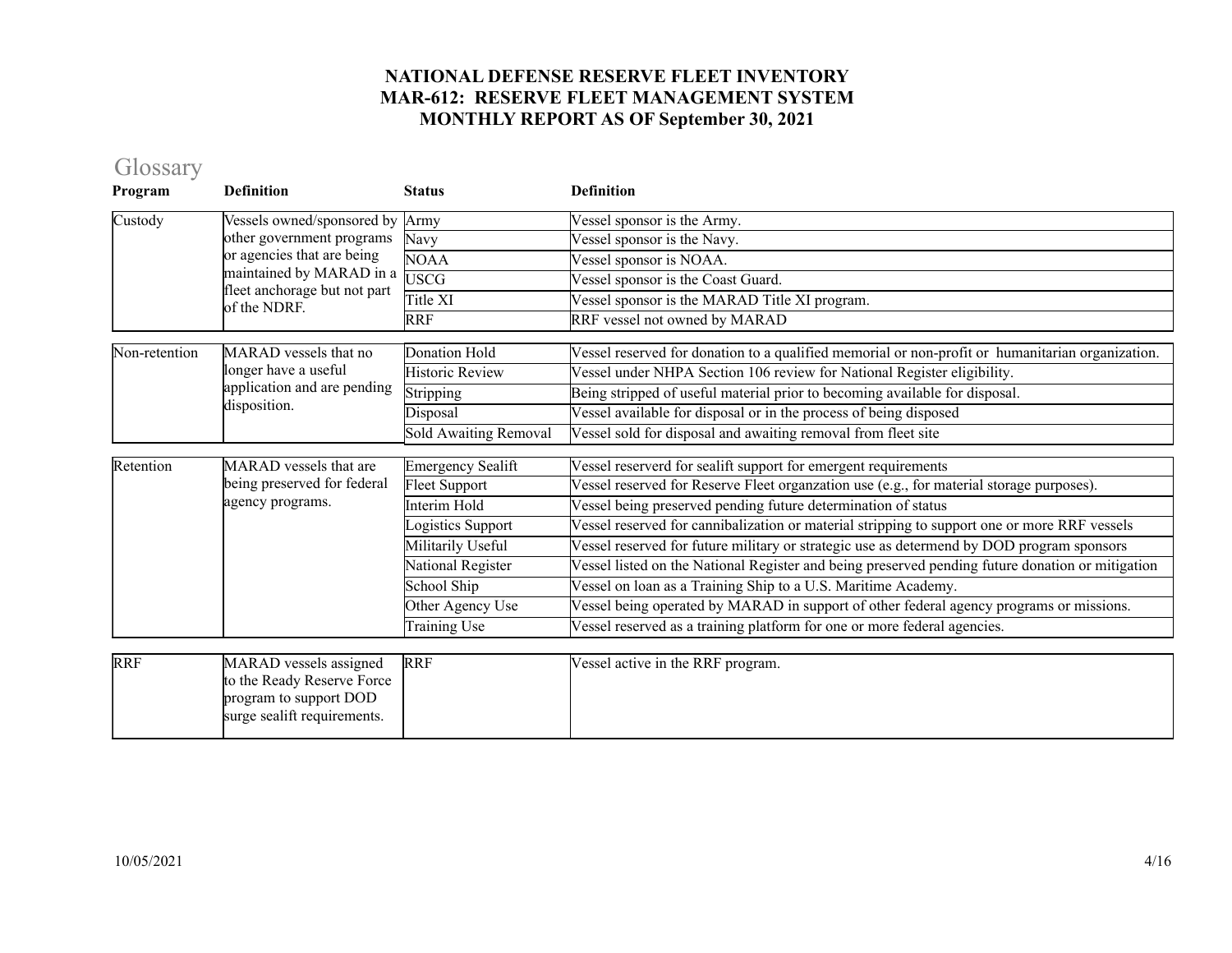### Type Summary

|                    | <b>NDRF</b>   |           |            |                   | Custody        | Grand Total |  |
|--------------------|---------------|-----------|------------|-------------------|----------------|-------------|--|
| Ship Type          | Non-retention | Retention | <b>RRF</b> | <b>NDRF</b> Total | Custody        |             |  |
| Barge              |               |           |            |                   | 9              | 9           |  |
| Barge Ship         | 6             |           |            | 6                 |                | 6           |  |
| <b>Break Bulk</b>  | 3             | 7         | C          | 12                |                | 12          |  |
| Crane Ship         |               | 4         | 4          | 8                 |                | 8           |  |
| Military           |               |           |            |                   |                |             |  |
| Other              |               | 3         |            | 3                 | $\overline{4}$ |             |  |
| Passenger Ship     |               | 8         |            | 8                 |                | 8           |  |
| Roll-On/Roll-Off   |               |           | 35         | 35                | $\overline{2}$ | 37          |  |
| Tanker             | 5             |           |            | 5                 |                | 5           |  |
| <b>Grand Total</b> | 15            | 22        | 41         | 78                | 15             | 93          |  |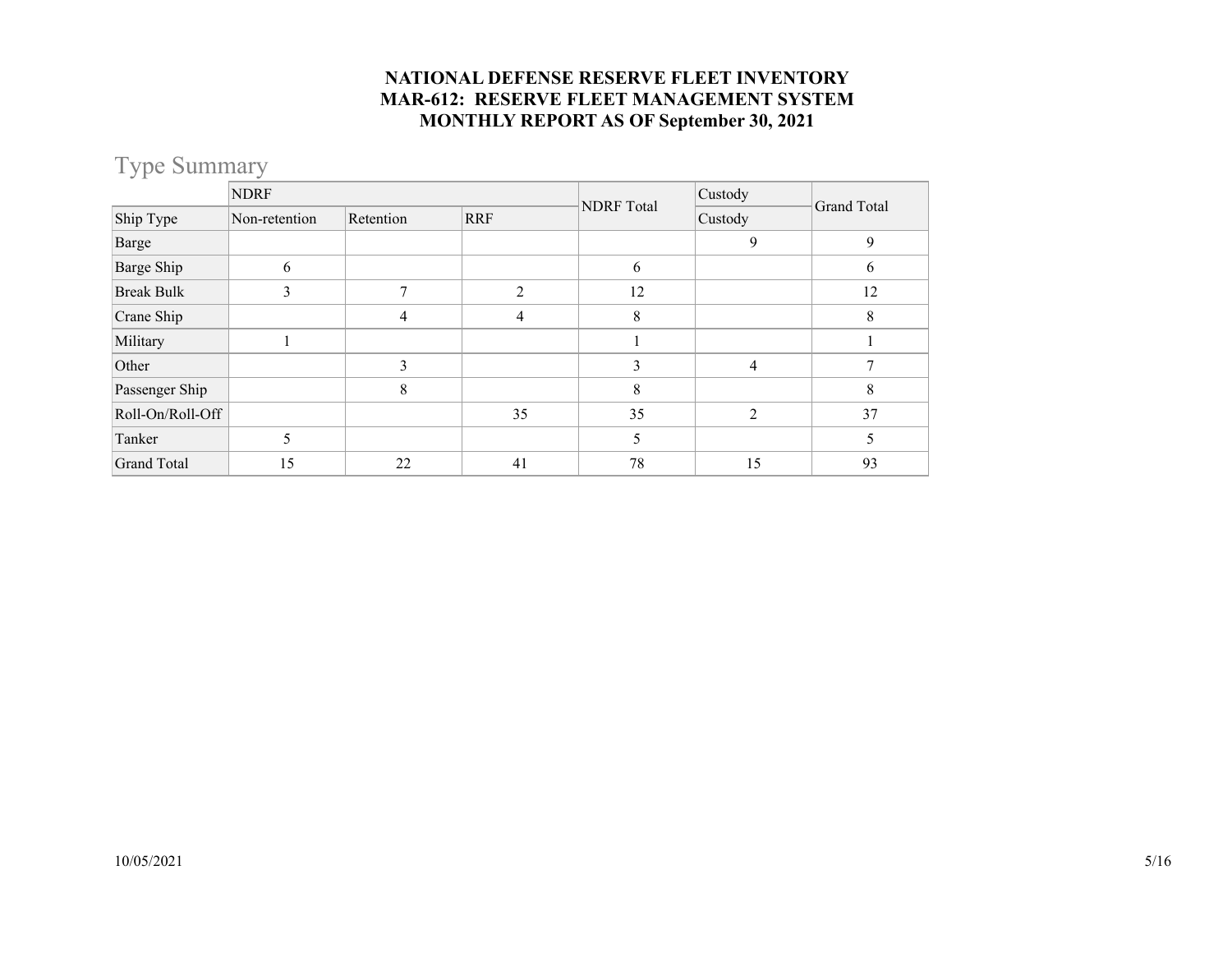## Layberth Summary

|                    | Atlantic    |           | Gulf       |     |           | Pacific   | <b>Grand Total</b> |    |
|--------------------|-------------|-----------|------------|-----|-----------|-----------|--------------------|----|
| Program            | <b>JRRF</b> | Outported | <b>BRF</b> | MLF | Outported | Outported | <b>SBRF</b>        |    |
| Custody            |             |           | 14         |     |           |           |                    | 15 |
| Non-retention      |             |           | 10         |     |           |           |                    | 15 |
| Retention          |             |           |            |     |           |           |                    | 22 |
| RRF                |             | 16        |            |     |           | 14        |                    | 41 |
| <b>Grand Total</b> |             | 25        | 25         |     |           |           |                    | 93 |

### Disposal Summary

|                           | Atlantic | Gulf       | Pacific     | Grand Total |  |
|---------------------------|----------|------------|-------------|-------------|--|
| <b>Contract Status</b>    | JRRF     | <b>BRF</b> | <b>SBRF</b> |             |  |
| Not Under Contract        |          |            |             | 14          |  |
| Under Commercial Contract |          |            |             |             |  |
| Grand Total               |          |            |             |             |  |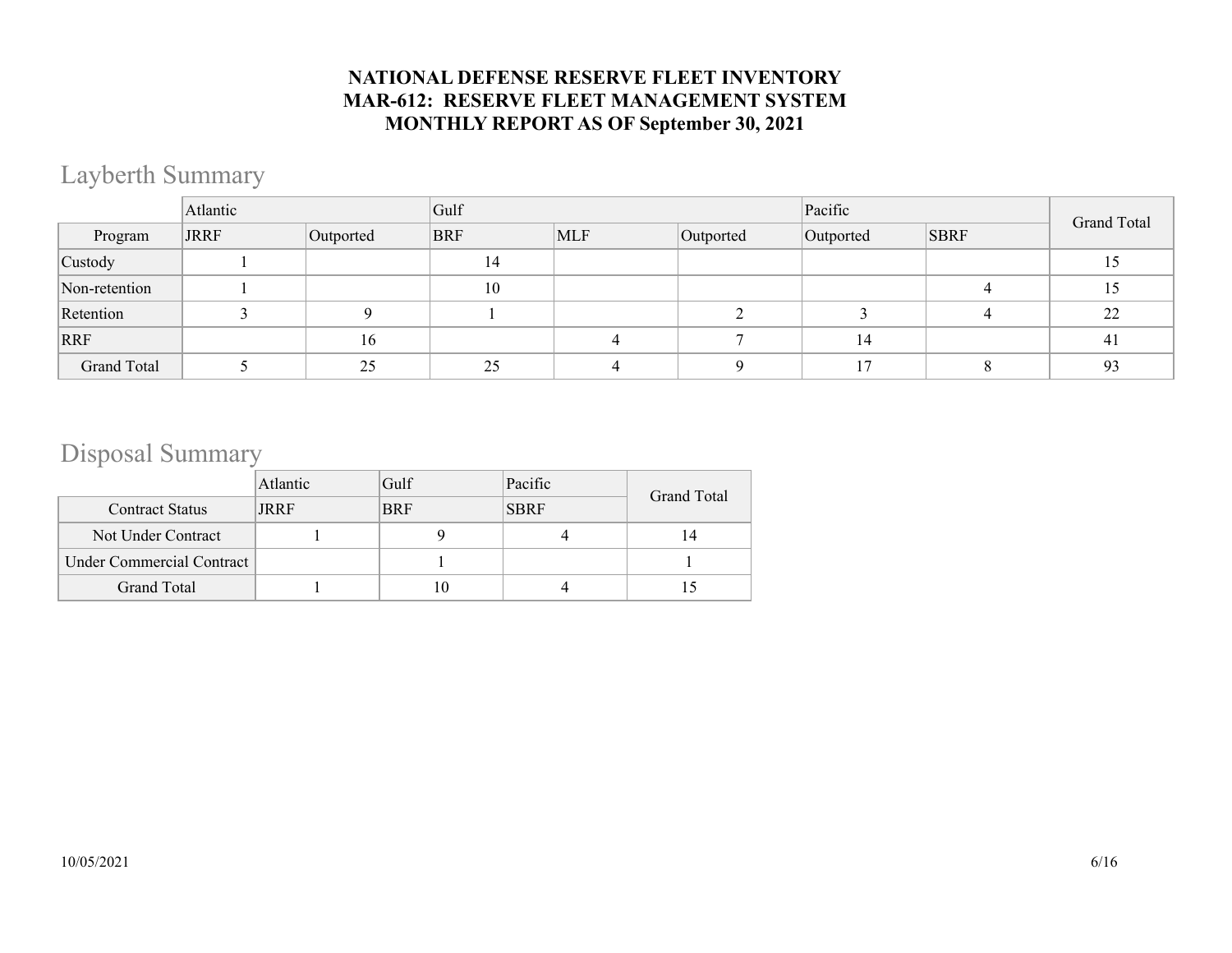### Inventory Status Summary

| Class              | <b>Status</b>        | Atlantic       | Gulf           | Pacific | <b>Grand Total</b> |
|--------------------|----------------------|----------------|----------------|---------|--------------------|
| <b>NDRF</b>        | Disposal             | T              | 10             | 4       | 15                 |
|                    | <b>Fleet Support</b> |                |                |         |                    |
|                    | Logistics Support    | 2              |                | 3       | 6                  |
|                    | National Register    |                |                |         |                    |
|                    | Other Agency Use     | 2              |                | 2       | 4                  |
|                    | <b>RRF</b>           | 16             | 11             | 14      | 41                 |
|                    | School Ship          | 5              | $\overline{2}$ |         | 8                  |
|                    | Training Use         | $\overline{2}$ |                |         | $\overline{2}$     |
| <b>NDRF</b> Total  |                      | 29             | 24             | 25      | 78                 |
| Custody            | Custody              |                | 14             |         | 15                 |
| <b>Grand Total</b> |                      | 30             | 38             | 25      | 93                 |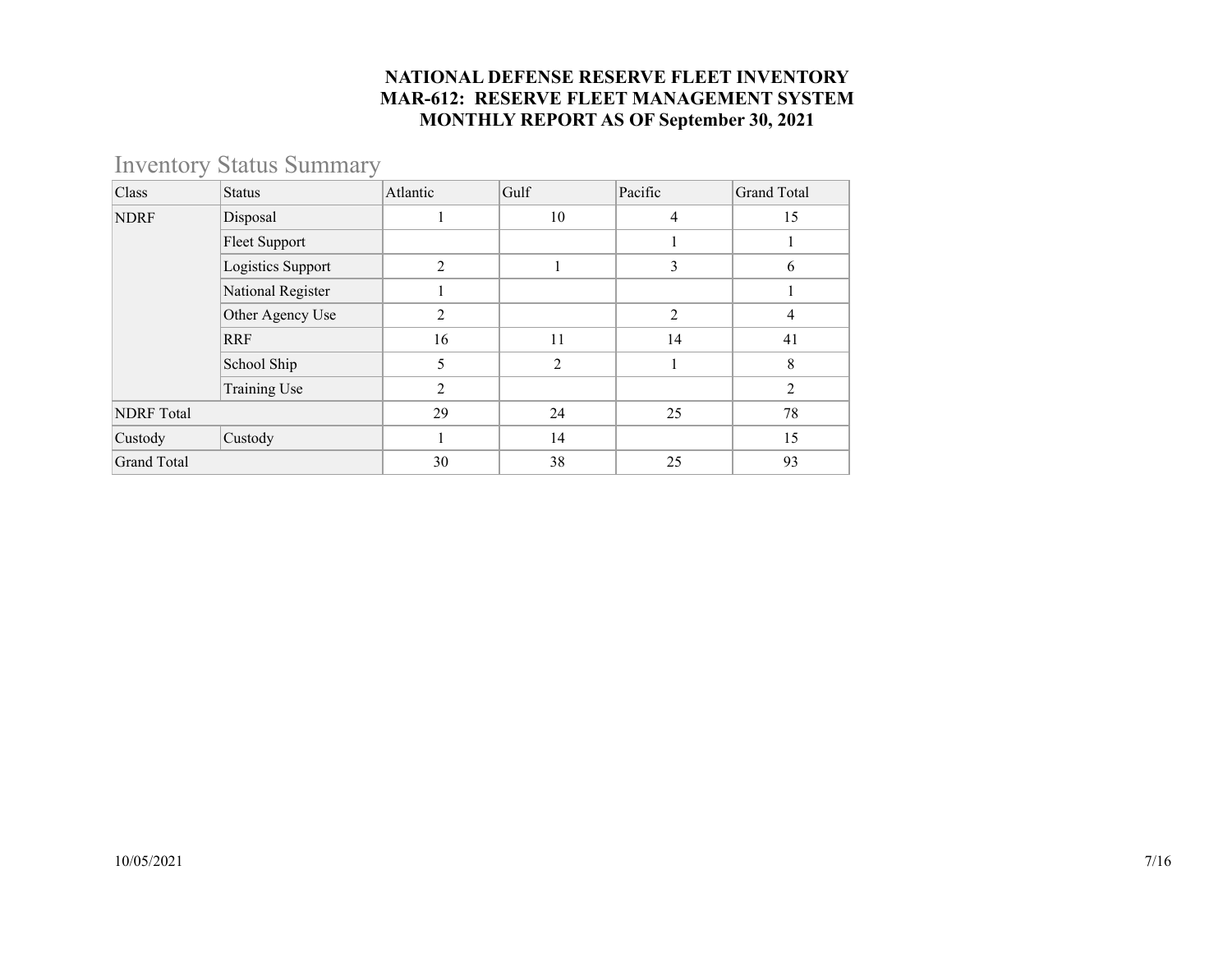<span id="page-7-23"></span><span id="page-7-22"></span><span id="page-7-21"></span><span id="page-7-20"></span><span id="page-7-19"></span><span id="page-7-18"></span><span id="page-7-17"></span><span id="page-7-16"></span><span id="page-7-15"></span><span id="page-7-14"></span><span id="page-7-13"></span><span id="page-7-12"></span><span id="page-7-11"></span><span id="page-7-10"></span><span id="page-7-9"></span><span id="page-7-8"></span><span id="page-7-7"></span><span id="page-7-6"></span><span id="page-7-5"></span><span id="page-7-4"></span><span id="page-7-3"></span><span id="page-7-2"></span><span id="page-7-1"></span><span id="page-7-0"></span>

| RRF - Roll-On/Roll-Off  | Division | Hull Number      | Year<br><b>Built</b> | <b>Entered Fleet</b> | Design         | Assigned Location | Status     |
|-------------------------|----------|------------------|----------------------|----------------------|----------------|-------------------|------------|
| <b>ADM CALLAGHAN</b>    | Pacific  | <b>AKR 1001</b>  | 1967                 |                      | Gas Turbine    | Alameda, CA       | <b>RRF</b> |
| <b>ALGOL</b>            | Pacific  | <b>T-AKR 287</b> | 1972                 |                      | Navy Cargo     | San Francisco, CA | <b>RRF</b> |
| <b>ALTAIR</b>           | Gulf     | <b>T-AKR 291</b> | 1973                 |                      | Navy Cargo     | Marrero, LA       | <b>RRF</b> |
| <b>ANTARES</b>          | Atlantic | <b>T-AKR 294</b> | 1973                 |                      | Navy Cargo     | Baltimore, MD     | <b>RRF</b> |
| <b>BELLATRIX</b>        | Gulf     | <b>T-AKR 288</b> | 1973                 |                      | Navy Cargo     | Marrero, LA       | <b>RRF</b> |
| <b>CAPE DECISION</b>    | Atlantic | <b>AKR 5054</b>  | 1973                 |                      | $G1-Ds1/s$     | Charleston, SC    | <b>RRF</b> |
| <b>CAPE DIAMOND</b>     | Atlantic | <b>AKR 5055</b>  | 1972                 |                      | $G1-Ds1/F$     | Charleston, SC    | <b>RRF</b> |
| CAPE DOMINGO            | Atlantic | <b>AKR 5053</b>  | 1973                 |                      | $G1-Ds1/F$     | Charleston, SC    | <b>RRF</b> |
| <b>CAPE DOUGLAS</b>     | Atlantic | AKR 5052         | 1973                 |                      | $G1-Ds1/F$     | Charleston, SC    | <b>RRF</b> |
| <b>CAPE DUCATO</b>      | Atlantic | <b>AKR 5051</b>  | 1972                 |                      | $G1-Ds1/F$     | Charleston, SC    | <b>RRF</b> |
| <b>CAPE EDMONT</b>      | Atlantic | <b>AKR 5069</b>  | 1971                 |                      | $G0-DsI/S$     | Charleston, SC    | <b>RRF</b> |
| <b>CAPE HENRY</b>       | Pacific  | AKR 5067         | 1979                 |                      | G2-Dsl/Japan   | San Francisco, CA | <b>RRF</b> |
| <b>CAPE HORN</b>        | Pacific  | <b>AKR 5068</b>  | 1979                 |                      | G2-Dsl/N       | San Francisco, CA | <b>RRF</b> |
| <b>CAPE HUDSON</b>      | Pacific  | <b>AKR 5066</b>  | 1979                 |                      | G2-Dsl/N       | San Francisco, CA | <b>RRF</b> |
| <b>CAPE INSCRIPTION</b> | Pacific  | AKR 5076         | 1976                 |                      | $C7-S-95a$     | Long Beach, CA    | <b>RRF</b> |
| <b>CAPE INTREPID</b>    | Pacific  | T-AKR11          | 1976                 |                      | C7-S-95a       | Tacoma, WA        | <b>RRF</b> |
| <b>CAPE ISABEL</b>      | Pacific  | AKR 5062         | 1976                 |                      | $C7-S-95a$     | Long Beach, CA    | <b>RRF</b> |
| <b>CAPE ISLAND</b>      | Pacific  | T-AKR10          | 1977                 |                      | C7-S-95a       | Tacoma, WA        | <b>RRF</b> |
| <b>CAPE KENNEDY</b>     | Gulf     | AKR 5083         | 1979                 |                      | Dsl/Netherland | New Orleans, LA   | <b>RRF</b> |
| <b>CAPE KNOX</b>        | Gulf     | <b>AKR 5082</b>  | 1978                 |                      | Dsl/Netherland | New Orleans, LA   | <b>RRF</b> |
| CAPE ORLANDO            | Pacific  | <b>AKR 2044</b>  | 1981                 |                      | Dsl/Sweden     | Oakland, CA       | <b>RRF</b> |
| <b>CAPE RACE</b>        | Atlantic | <b>AKR 9960</b>  | 1977                 |                      | Dsl/Japan      | Portsmouth, VA    | <b>RRF</b> |
| <b>CAPE RAY</b>         | Atlantic | AKR 9679         | 1977                 |                      | Dsl/Japan      | Portsmouth, VA    | <b>RRF</b> |
| <b>CAPE RISE</b>        | Atlantic | <b>AKR 9678</b>  | 1977                 |                      | Dsl/Japan      | Portsmouth, VA    | <b>RRF</b> |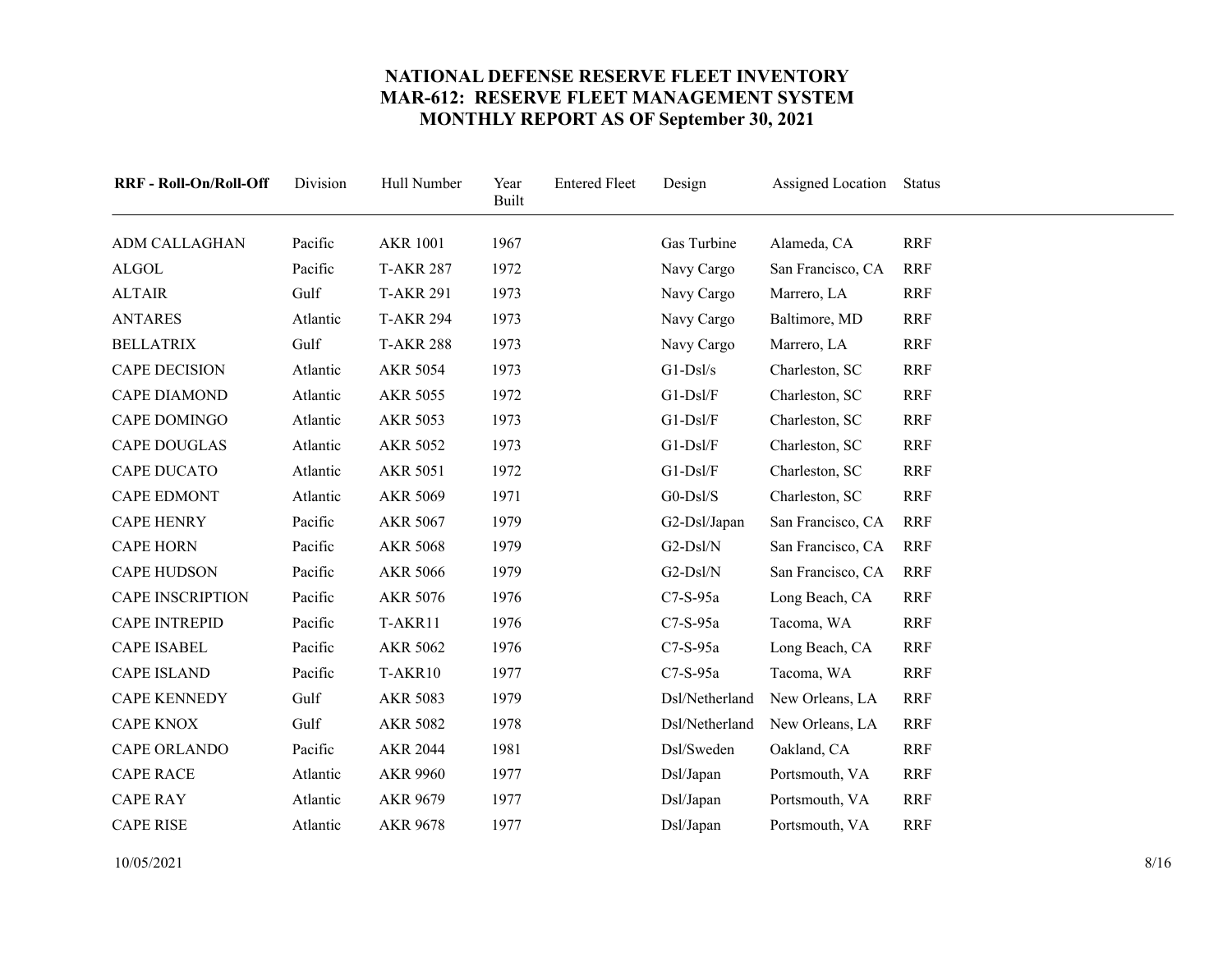<span id="page-8-4"></span><span id="page-8-3"></span><span id="page-8-2"></span><span id="page-8-1"></span><span id="page-8-0"></span>

| <b>RRF</b> - Roll-On/Roll-Off | Division | Hull Number      | Year<br>Built | <b>Entered Fleet</b> | Design      | Assigned Location        | Status     |
|-------------------------------|----------|------------------|---------------|----------------------|-------------|--------------------------|------------|
| <b>CAPE TAYLOR</b>            | Gulf     | <b>AKR 113</b>   | 1977          |                      | Dsl/Japan   | Port of Beaumont,<br>TX  | <b>RRF</b> |
| <b>CAPE TEXAS</b>             | Gulf     | <b>AKR 112</b>   | 1977          |                      | Dsl/Japan   | Port of Beaumont,<br>TX. | <b>RRF</b> |
| <b>CAPE TRINITY</b>           | Gulf     | AKR 9711         | 1977          |                      | Dsl/Germany | Port of Beaumont,<br>TХ  | <b>RRF</b> |
| <b>CAPE VICTORY</b>           | Gulf     | <b>AKR 9701</b>  | 1984          |                      | Dsl/Italy   | BRF, Beaumont, TX RRF    |            |
| <b>CAPE VINCENT</b>           | Gulf     | AKR 9666         | 1984          |                      | Dsl/Italy   | BRF, Beaumont, TX RRF    |            |
| <b>CAPE WASHINGTON</b>        | Atlantic | AKR 9961         | 1982          |                      | Dsl/Poland  | Baltimore, MD            | <b>RRF</b> |
| <b>CAPE WRATH</b>             | Atlantic | AKR 9962         | 1982          |                      | Dsl/Poland  | Baltimore, MD            | <b>RRF</b> |
| <b>CAPELLA</b>                | Pacific  | <b>T-AKR 293</b> | 1972          |                      | Navy Cargo  | San Francisco, CA        | <b>RRF</b> |
| <b>DENEBOLA</b>               | Atlantic | <b>T-AKR 289</b> | 1973          |                      | Navy Cargo  | Baltimore, MD            | <b>RRF</b> |
| <b>POLLUX</b>                 | Gulf     | <b>T-AKR 290</b> | 1973          |                      | Navy Cargo  | BRF, Beaumont, TX RRF    |            |
| <b>REGULUS</b>                | Gulf     | <b>T-AKR 292</b> | 1972          |                      | Navy Cargo  | BRF, Beaumont, TX RRF    |            |

#### **Number of Vessels - RRF - Roll-On/Roll-Off: 35**

<span id="page-8-13"></span><span id="page-8-12"></span><span id="page-8-11"></span><span id="page-8-10"></span><span id="page-8-9"></span><span id="page-8-8"></span><span id="page-8-7"></span><span id="page-8-6"></span><span id="page-8-5"></span>

| <b>RRF</b> - Crane Ship | Division | Hull Number | Year<br>Built | <b>Entered Fleet</b> | Design       | Assigned Location Status        |            |
|-------------------------|----------|-------------|---------------|----------------------|--------------|---------------------------------|------------|
| <b>CORNHUSKER STATE</b> | Atlantic | T-ACS 6     | 1969          |                      |              | C5-S-MA73c Newport News, VA RRF |            |
| <b>GEM STATE</b>        | Pacific  | T-ACS 2     | 1966          |                      | $C6-S-MA1qd$ | Alameda, CA                     | <b>RRF</b> |
| <b>GOPHER STATE</b>     | Atlantic | T-ACS4      | 1972          |                      | $C5-S-MA73c$ | Newport News, VA RRF            |            |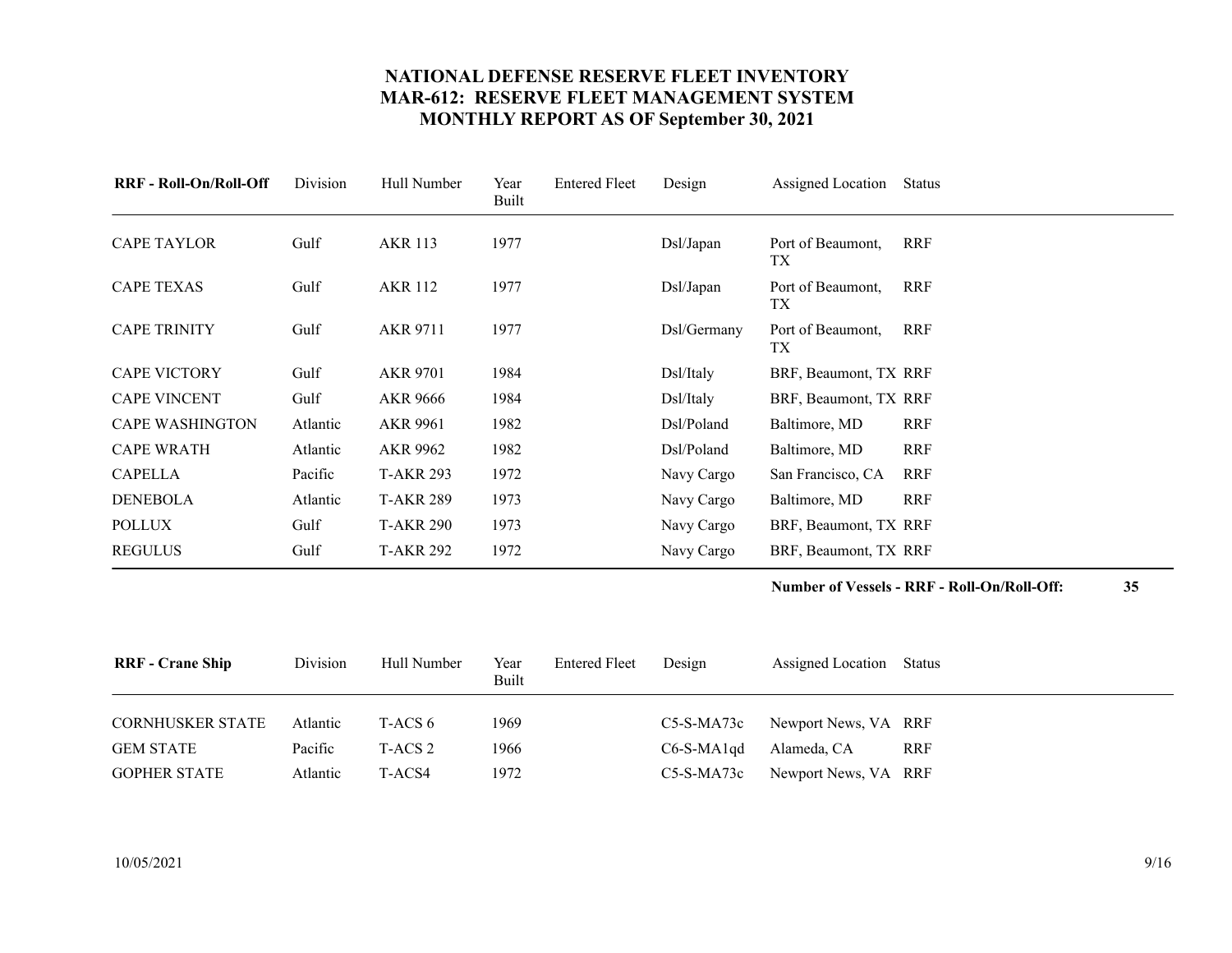<span id="page-9-9"></span><span id="page-9-8"></span><span id="page-9-7"></span><span id="page-9-6"></span><span id="page-9-5"></span><span id="page-9-4"></span><span id="page-9-3"></span><span id="page-9-2"></span><span id="page-9-1"></span><span id="page-9-0"></span>

| <b>RRF</b> - Crane Ship                    | Division | Hull Number         | Year<br><b>Built</b> | <b>Entered Fleet</b> | Design       | Assigned Location               | <b>Status</b>                                |   |
|--------------------------------------------|----------|---------------------|----------------------|----------------------|--------------|---------------------------------|----------------------------------------------|---|
| <b>KEYSTONE STATE</b>                      | Pacific  | T-ACS 1             | 1966                 |                      | C6-S-MA1qd   | Alameda, CA                     | <b>RRF</b>                                   |   |
|                                            |          |                     |                      |                      |              |                                 | <b>Number of Vessels - RRF - Crane Ship:</b> | 4 |
| <b>RRF</b> - Break Bulk                    | Division | Hull Number         | Year<br>Built        | <b>Entered Fleet</b> | Design       | Assigned Location               | Status                                       |   |
| <b>CURTISS</b>                             | Pacific  | T-AVB 4             | 1969                 |                      | C5-S-78a     | San Diego, CA                   | <b>RRF</b>                                   |   |
| WRIGHT                                     | Atlantic | T-AVB <sub>3</sub>  | 1970                 |                      | C5-S-78a     | Philadelphia, PA                | <b>RRF</b>                                   |   |
|                                            |          |                     |                      |                      |              |                                 | <b>Number of Vessels - RRF - Break Bulk:</b> | 2 |
| <b>Retention - Passenger Ship Division</b> |          | Hull Number         | Year<br>Built        | <b>Entered Fleet</b> | Design       | Assigned Location               | Status                                       |   |
| <b>EMPIRE STATE</b>                        | Atlantic | <b>TAP 1001</b>     | 1962                 |                      | S5-S-MA1ua   | Ft. Schuyler, NY                | School Ship                                  |   |
| <b>FREEDOM STAR</b>                        | Atlantic | 7925314             | 1981                 |                      |              | Research Vessel Piney Point, MD | School Ship                                  |   |
| <b>GENERAL RUDDER</b>                      | Gulf     | T-AGOS <sub>2</sub> | 1984                 |                      | Navy OcnSurv | Galveston, TX                   | School Ship                                  |   |
| <b>GOLDEN BEAR</b>                         | Pacific  | <b>T-AGS 39</b>     | 1989                 |                      | S4-M-MA154a  | Vallejo, CA                     | School Ship                                  |   |
| <b>KENNEDY</b>                             | Atlantic | <b>TAK 5059</b>     | 1967                 |                      | S5-S-MA66b   | Buzzards Bay, MA                | School Ship                                  |   |
| <b>KINGS POINTER</b>                       | Atlantic | 7925302             | 1981                 |                      | Research     | Kings Point, NY                 | School Ship                                  |   |
| <b>STATE OF MAINE</b>                      | Atlantic | <b>T-AGS 40</b>     | 1989                 |                      | S4-M-MA154b  | Castine, ME                     | School Ship                                  |   |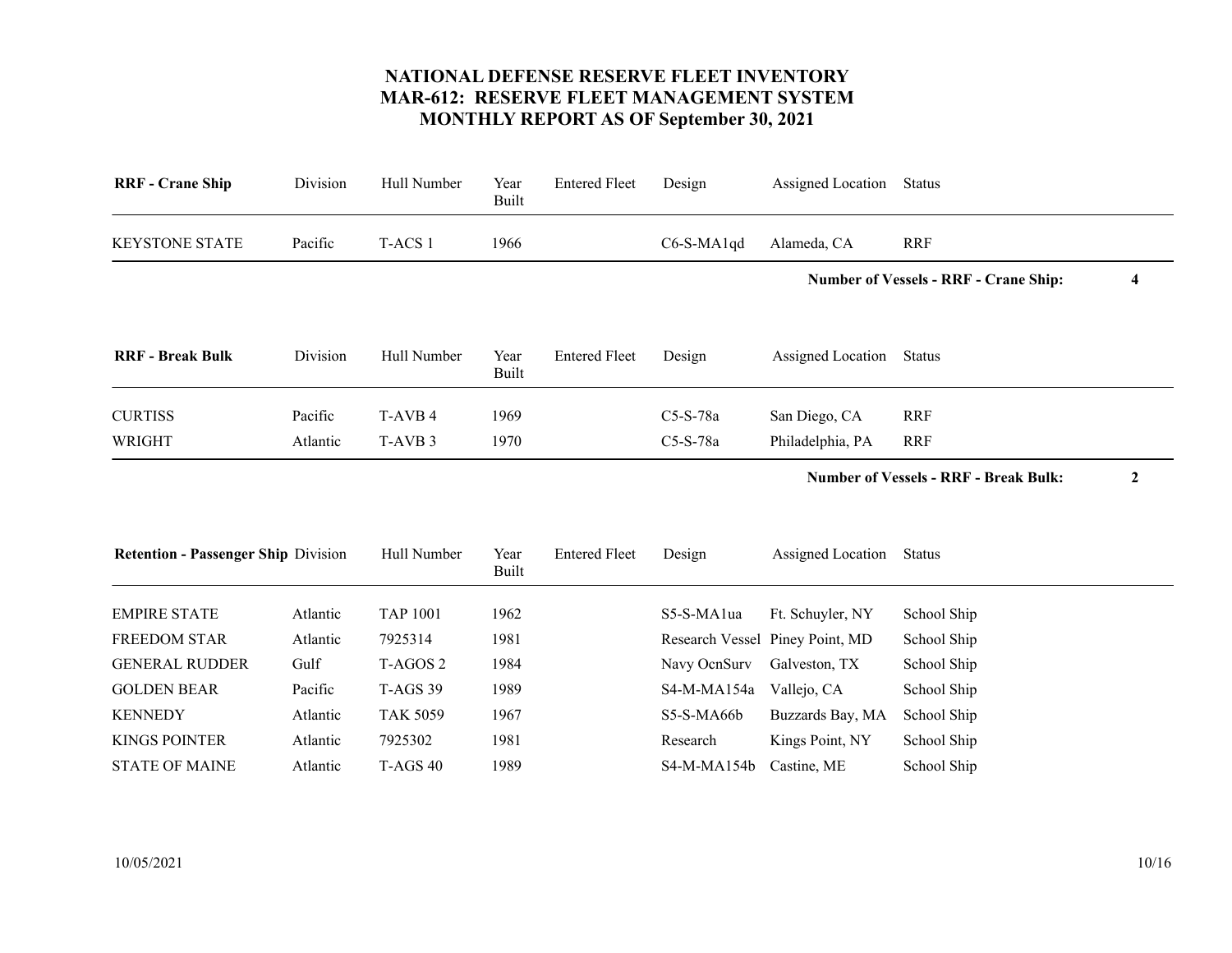<span id="page-10-7"></span><span id="page-10-6"></span><span id="page-10-5"></span><span id="page-10-4"></span><span id="page-10-3"></span><span id="page-10-2"></span><span id="page-10-1"></span><span id="page-10-0"></span>

| <b>Retention - Passenger Ship Division</b> | Hull Number        | Year<br>Built        | <b>Entered Fleet</b> | Design              | Assigned Location | <b>Status</b>             |                                                                                                                                                                                                                                                      |
|--------------------------------------------|--------------------|----------------------|----------------------|---------------------|-------------------|---------------------------|------------------------------------------------------------------------------------------------------------------------------------------------------------------------------------------------------------------------------------------------------|
| Gulf                                       | T-AGOS 6           | 1985                 |                      | Navy OcnSurv        | Traverse City, MI | School Ship               |                                                                                                                                                                                                                                                      |
|                                            |                    |                      |                      |                     |                   |                           | 8                                                                                                                                                                                                                                                    |
| Division                                   | Hull Number        | Year<br>Built        | <b>Entered Fleet</b> | Design              | Assigned Location | <b>Status</b>             |                                                                                                                                                                                                                                                      |
| Pacific                                    | $APL-24$           | 1944                 | 08/01/95             | <b>Barracks CRF</b> | SBRF, Benicia, CA | Fleet Support             |                                                                                                                                                                                                                                                      |
| Pacific                                    | <b>T-AGS 29</b>    | 1970                 |                      |                     |                   | Other Agency Use          |                                                                                                                                                                                                                                                      |
| Pacific                                    | MA #144            | 1965                 |                      | S6-S-MA60e          | Portland, OR      | Other Agency Use          |                                                                                                                                                                                                                                                      |
|                                            |                    |                      |                      |                     |                   |                           | 3                                                                                                                                                                                                                                                    |
| Division                                   | Hull Number        | Year<br><b>Built</b> | <b>Entered Fleet</b> | Design              |                   | Status                    |                                                                                                                                                                                                                                                      |
| Gulf                                       | T-ACS 7            | 1960                 | 07/20/06             | C6-S-MA1xb          |                   |                           |                                                                                                                                                                                                                                                      |
| Atlantic                                   | T-ACS <sub>5</sub> | 1967                 | 08/18/21             | $C5-S-MA73c$        |                   |                           |                                                                                                                                                                                                                                                      |
| Pacific                                    | T-ACS <sub>3</sub> | 1965                 | 07/08/21             | $C6$ -s-MA1qd       | Suisun Bay, CA    | Logistics Support         |                                                                                                                                                                                                                                                      |
| Pacific                                    | T-ACS <sub>9</sub> | 1965                 | 08/03/04             | $C6-S-MA60d$        |                   |                           |                                                                                                                                                                                                                                                      |
|                                            |                    |                      |                      |                     |                   | S3-M-MA-153c Portland, OR | <b>Number of Vessels - Retention - Passenger Ship:</b><br><b>Number of Vessels - Retention - Other:</b><br>Assigned Location<br>BRF, Beaumont, TX Logistics Support<br>JRRF, Ft. Eustis, VA Logistics Support<br>SBRF, Benicia, CA Logistics Support |

**Number of Vessels - Retention - Crane Ship: 4**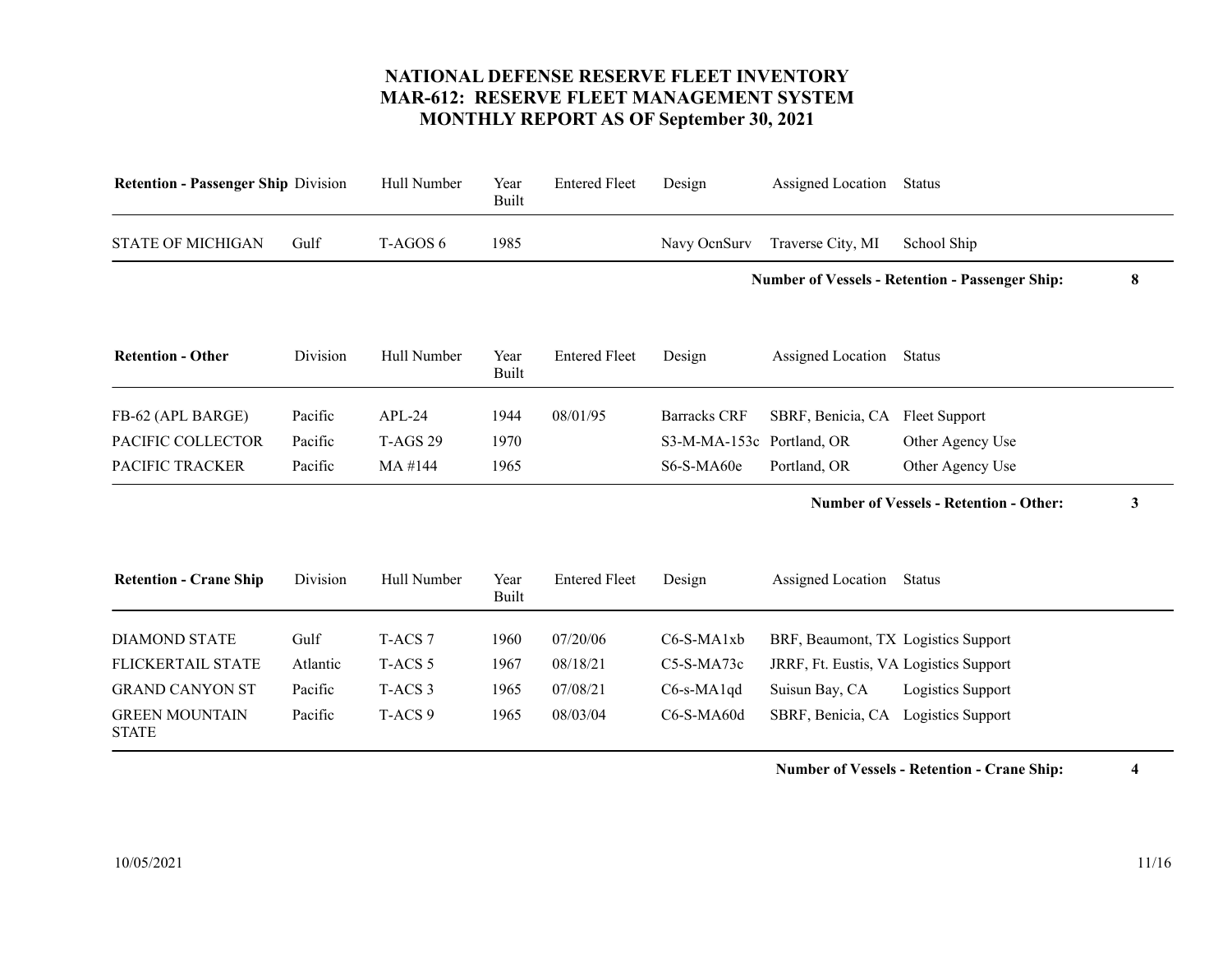<span id="page-11-3"></span><span id="page-11-2"></span><span id="page-11-1"></span><span id="page-11-0"></span>

| <b>Retention - Break Bulk</b> | Division | Hull Number     | Year<br>Built | <b>Entered Fleet</b> | Design        | Assigned Location                      | Status            |
|-------------------------------|----------|-----------------|---------------|----------------------|---------------|----------------------------------------|-------------------|
| <b>CAPE ANN</b>               | Atlantic | AK 5009         | 1962          | 11/12/02             | $C4-S-58a$    | JRRF, Ft. Eustis, VA Training Use      |                   |
| <b>CAPE AVINOF</b>            | Atlantic | AK 5013         | 1963          | 09/02/93             | $C4-S-58a$    | JRRF, Ft. Eustis, VA Training Use      |                   |
| <b>CAPE BOVER</b>             | Pacific  | AK 5057         | 1966          | 07/17/03             | $C4-S-66a$    | SBRF, Benicia, CA Logistics Support    |                   |
| <b>CAPE CHALMERS</b>          | Atlantic | AK 5036         | 1963          |                      | $C3-S-37c$    | Charleston, SC                         | Other Agency Use  |
| <b>CAPE JUBY</b>              | Atlantic | <b>TAK 5077</b> | 1962          | 09/29/93             | $C4-S-1u$     | JRRF, Ft. Eustis, VA Logistics Support |                   |
| <b>DEL MONTE</b>              | Atlantic | <b>MA 200</b>   | 1968          |                      | $C3-S-76a$    | Little Creek. VA                       | Other Agency Use  |
| SAVANNAH                      | Atlantic | 55              | 1962          |                      | $P2-N1-MA40a$ | Baltimore, MD                          | National Register |

**Number of Vessels - Retention - Break Bulk: 7**

<span id="page-11-11"></span><span id="page-11-10"></span><span id="page-11-9"></span><span id="page-11-8"></span><span id="page-11-7"></span><span id="page-11-6"></span><span id="page-11-5"></span><span id="page-11-4"></span>

| <b>Non-retention - Tanker</b> | Division | Hull Number       | Year<br>Built | <b>Entered Fleet</b> | Design   | Assigned Location<br>Status |
|-------------------------------|----------|-------------------|---------------|----------------------|----------|-----------------------------|
| LAWRENCE H GIANELLAGulf       |          | <b>T-AOT 1125</b> | 1985          | 08/29/19             | Champion | BRF, Beaumont, TX Disposal  |
| PAUL BUCK                     | Gulf     | <b>T-AOT 1122</b> | 1985          | 02/11/11             | Champion | BRF, Beaumont, TX Disposal  |
| PETERSBURG                    | Gulf     | <b>AOT 9101</b>   | 1963          | 07/26/21             | Stm/50K  | BRF, Beaumont, TX Disposal  |
| RICHARD G<br>MATTHIESEN       | Gulf     | <b>T-AOT 1124</b> | 1985          | 05/10/11             | Champion | BRF, Beaumont, TX Disposal  |
| <b>SAMUEL L. COBB</b>         | Gulf     | <b>T-AOT 1123</b> | 1985          | 02/28/11             | Champion | BRF, Beaumont, TX Disposal  |

**Number of Vessels - Non-retention - Tanker: 5**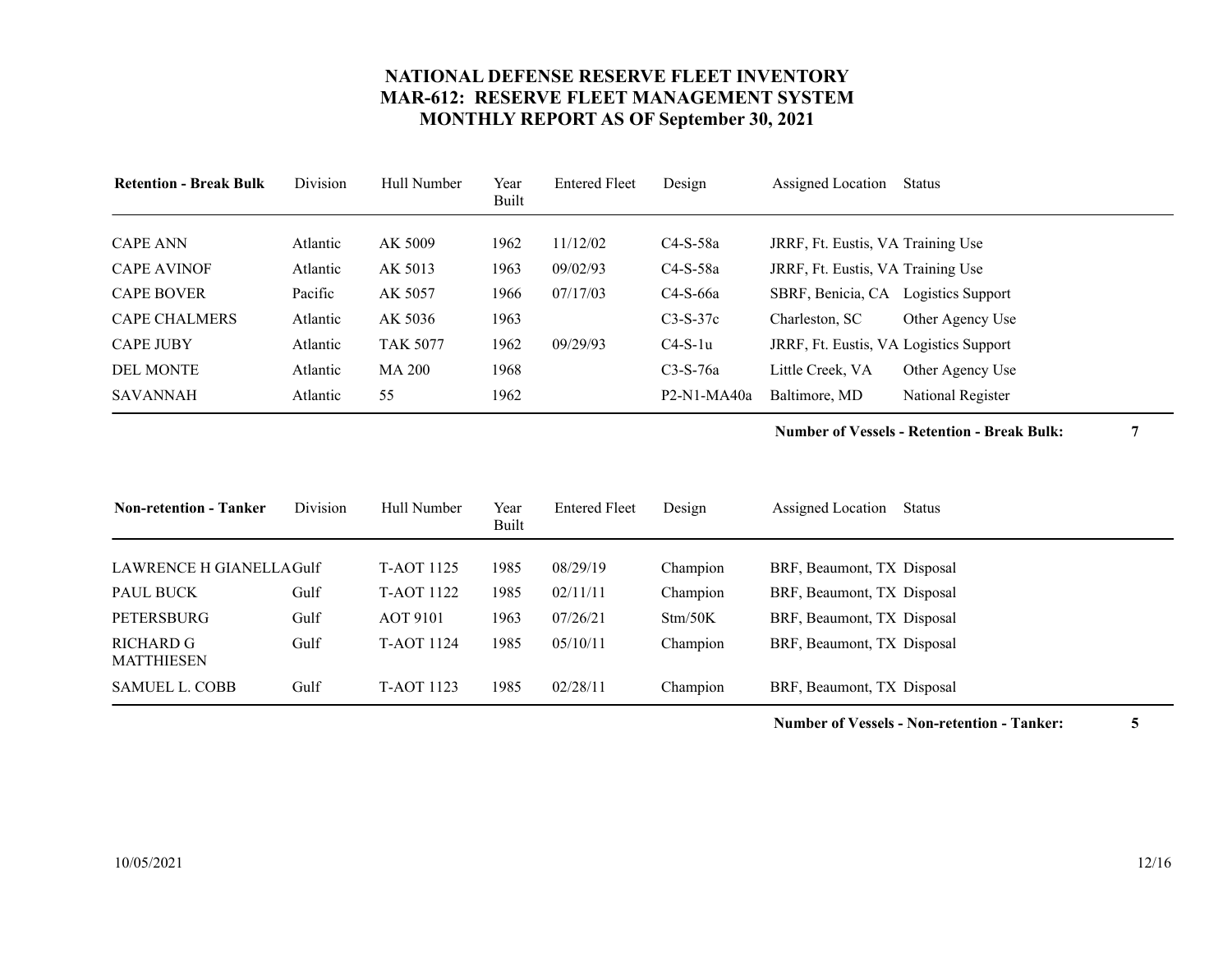<span id="page-12-8"></span><span id="page-12-7"></span><span id="page-12-6"></span><span id="page-12-5"></span><span id="page-12-4"></span><span id="page-12-3"></span><span id="page-12-2"></span><span id="page-12-1"></span><span id="page-12-0"></span>

| <b>Non-retention - Military</b>             | Division | Hull Number     | Year<br>Built        | <b>Entered Fleet</b> | Design       | Assigned Location             | <b>Status</b>                                          |   |
|---------------------------------------------|----------|-----------------|----------------------|----------------------|--------------|-------------------------------|--------------------------------------------------------|---|
| <b>TRIUMPH</b>                              | Pacific  | T-AGOS4         | 1984                 | 02/09/96             | Navy OcnSurv | SBRF, Benicia, CA Disposal    |                                                        |   |
|                                             |          |                 |                      |                      |              |                               | <b>Number of Vessels - Non-retention - Military:</b>   | 1 |
| <b>Non-retention - Break</b><br><b>Bulk</b> | Division | Hull Number     | Year<br><b>Built</b> | <b>Entered Fleet</b> | Design       | Assigned Location             | Status                                                 |   |
| <b>CAPE GIRARDEAU</b>                       | Pacific  | AK 2039         | 1968                 | 07/24/08             | $C5-S-75a$   | SBRF, Benicia, CA Disposal    |                                                        |   |
| <b>CAPE JACOB</b>                           | Pacific  | <b>TAK 5029</b> | 1961                 | 04/29/11             | $C4-S-1u$    | SBRF, Benicia, CA Disposal    |                                                        |   |
| <b>CAPE NOME</b>                            | Atlantic | AK 1014         | 1969                 | 03/20/92             | $C5-S-78a$   | JRRF, Ft. Eustis, VA Disposal |                                                        |   |
|                                             |          |                 |                      |                      |              |                               | <b>Number of Vessels - Non-retention - Break Bulk:</b> | 3 |
| <b>Non-retention - Barge Ship Division</b>  |          | Hull Number     | Year<br>Built        | <b>Entered Fleet</b> | Design       | Assigned Location             | Status                                                 |   |
| <b>CAPE FAREWELL</b>                        | Gulf     | AK 5073         | 1973                 | 06/16/09             | $C9-S-81d$   | BRF, Beaumont, TX Disposal    |                                                        |   |
| <b>CAPE FEAR</b>                            | Pacific  | AK 5061         | 1971                 | 07/19/06             | $C8-S-81b$   | SBRF, Benicia, CA Disposal    |                                                        |   |
| <b>CAPE FLATTERY</b>                        | Gulf     | AK 5070         | 1973                 | 05/03/10             | $C9-S-81d$   | BRF, Beaumont, TX Disposal    |                                                        |   |
| <b>CAPE MAY</b>                             | Gulf     | AKR 5063        | 1972                 | 08/03/21             | $C8-S-82a$   | BRF, Beaumont, TX Disposal    |                                                        |   |
| CAPE MENDOCINO                              | Gulf     | <b>AKR 5064</b> | 1972                 | 10/15/11             | C8-S-82a     | BRF, Beaumont, TX Disposal    |                                                        |   |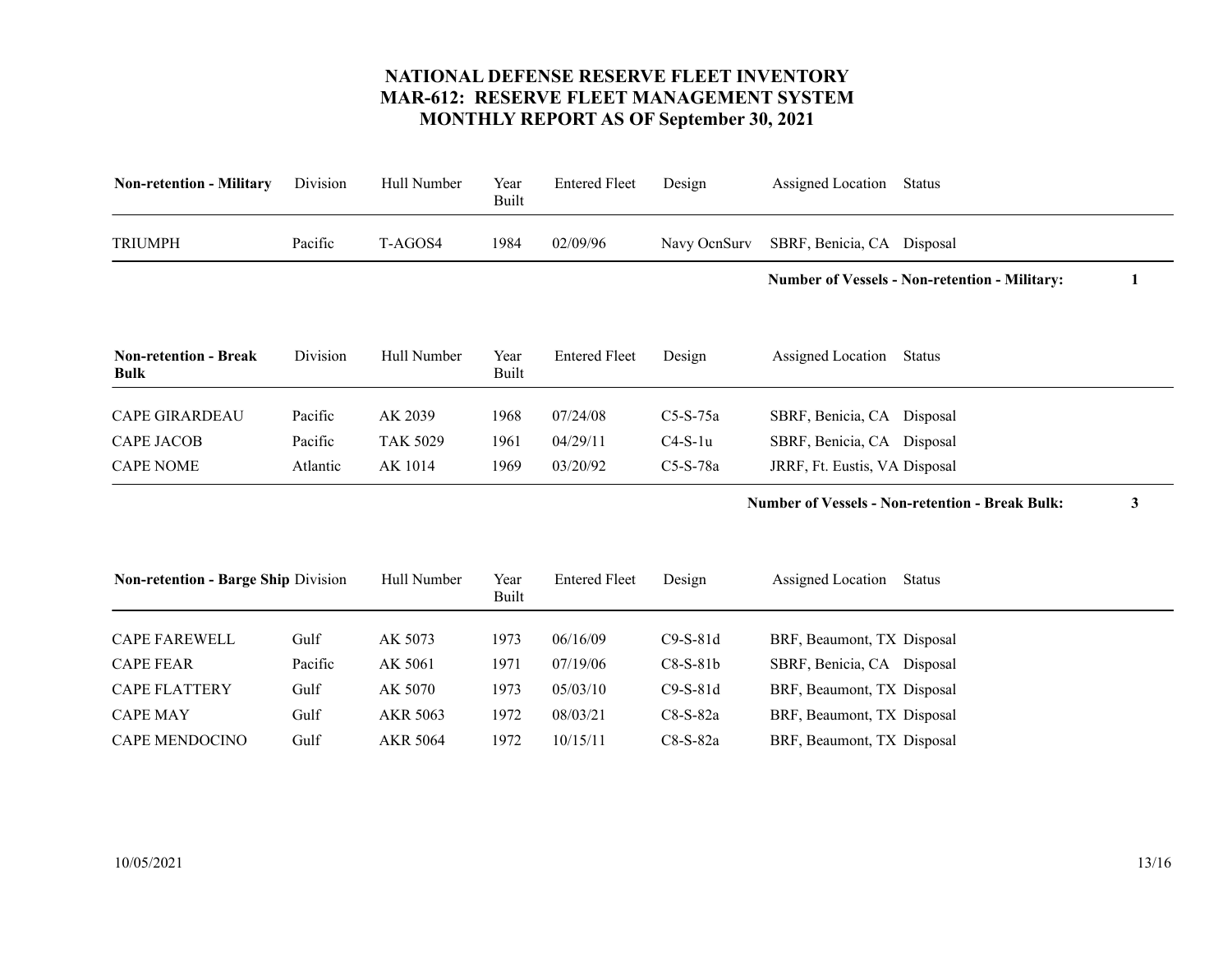<span id="page-13-6"></span><span id="page-13-5"></span><span id="page-13-4"></span><span id="page-13-3"></span><span id="page-13-2"></span><span id="page-13-1"></span><span id="page-13-0"></span>

| <b>Non-retention - Barge Ship Division</b> |          | Hull Number      | Year<br><b>Built</b> | <b>Entered Fleet</b> | Design           | Assigned Location<br><b>Status</b>                     |                  |
|--------------------------------------------|----------|------------------|----------------------|----------------------|------------------|--------------------------------------------------------|------------------|
| <b>CAPE MOHICAN</b>                        | Gulf     | AKR 5065         | 1973                 | 09/04/21             | C8-S-82a         | BRF, Beaumont, TX Disposal                             |                  |
|                                            |          |                  |                      |                      |                  | <b>Number of Vessels - Non-retention - Barge Ship:</b> | 6                |
| <b>Custody - Roll-On/Roll-</b><br>Off      | Division | Hull Number      | Year<br>Built        | <b>Entered Fleet</b> | Design           | Assigned Location<br>Status                            |                  |
| USNS 1ST LT HARRY L.<br><b>MARTIN</b>      | Gulf     | <b>T-AK 3015</b> | 1980                 | 03/30/20             | Navy             | BRF, Beaumont, TX Navy                                 |                  |
| <b>USNS LCPL ROY M</b><br><b>WHEAT</b>     | Atlantic | T-AK 3016        | 1987                 | 03/31/21             | Navy             | JRRF, Ft. Eustis, VA Navy                              |                  |
|                                            |          |                  |                      |                      |                  | Number of Vessels - Custody - Roll-On/Roll-Off:        | $\boldsymbol{2}$ |
| <b>Custody - Other</b>                     | Division | Hull Number      | Year<br>Built        | <b>Entered Fleet</b> | Design           | Assigned Location<br><b>Status</b>                     |                  |
| <b>BRAVANTE V</b>                          | Gulf     | 155              | 2013                 | 09/25/18             | <b>STX-SV290</b> | BRF, Beaumont, TX Title XI                             |                  |
| <b>BRAVANTE VI</b>                         | Gulf     | 156              | 2014                 | 05/28/19             | <b>STX-SV290</b> | BRF, Beaumont, TX Title XI                             |                  |
| <b>BRAVANTE VII</b>                        | Gulf     | 157              | 2014                 | 09/18/18             | <b>STX-SV290</b> | BRF, Beaumont, TX Title XI                             |                  |
| <b>VINDICATOR</b>                          | Gulf     | 158              | 2014                 | 04/11/19             | <b>STX-SV290</b> | BRF, Beaumont, TX Navy                                 |                  |

**Number of Vessels - Custody - Other: 4**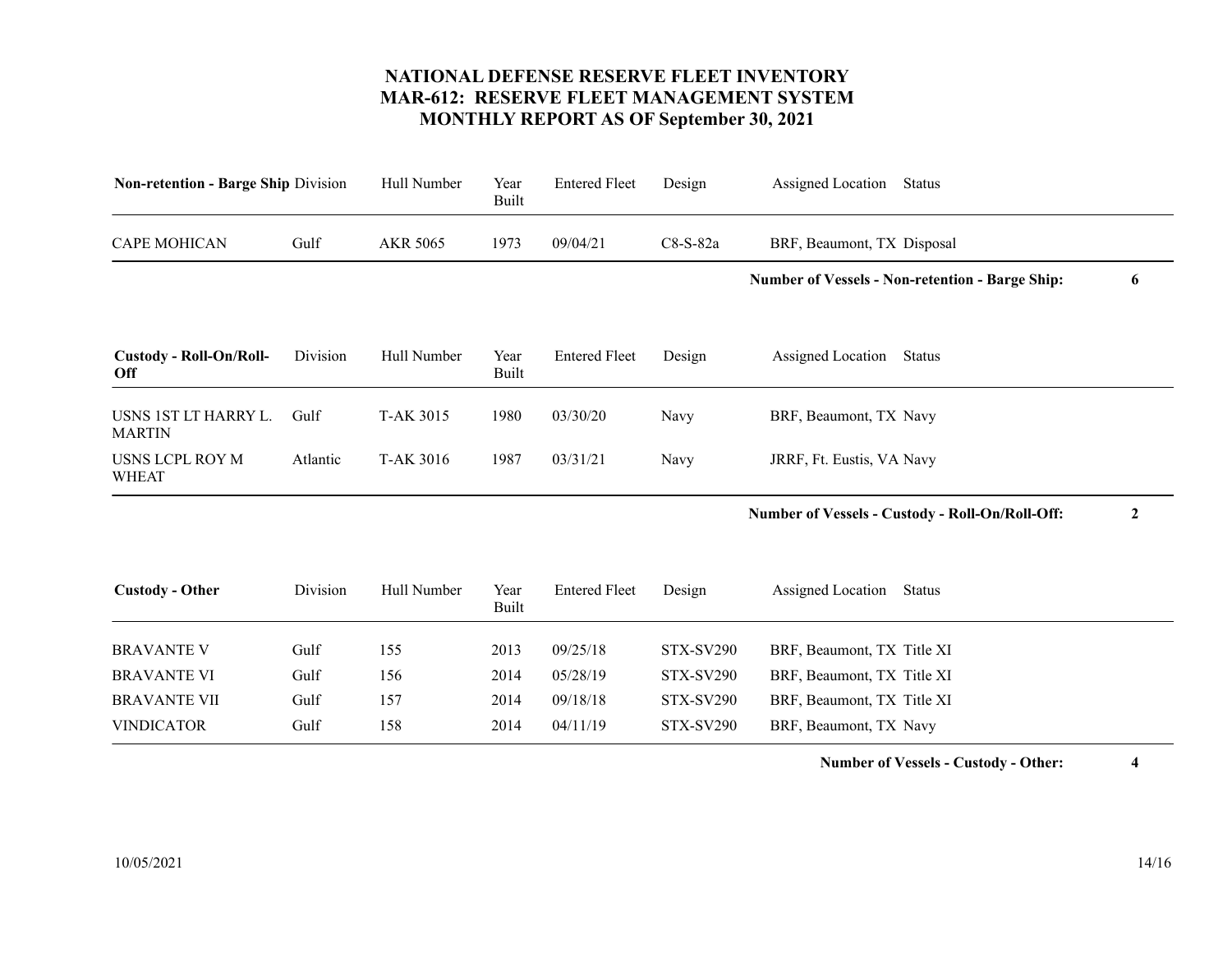<span id="page-14-8"></span><span id="page-14-7"></span><span id="page-14-6"></span><span id="page-14-5"></span><span id="page-14-4"></span><span id="page-14-3"></span><span id="page-14-2"></span><span id="page-14-1"></span><span id="page-14-0"></span>

| <b>Custody - Barge</b>   | Division | Hull Number | Year<br>Built | <b>Entered Fleet</b> | Design     | Assigned Location<br>Status |
|--------------------------|----------|-------------|---------------|----------------------|------------|-----------------------------|
|                          |          |             |               |                      |            |                             |
| <b>CUSTOM BARGE 9001</b> | Gulf     | 9010        | 1970          | 02/23/10             | Deck Barge | BRF, Beaumont, TX Disposal  |
| <b>CUSTOM BARGE 9002</b> | Gulf     | 9007        |               | 03/04/10             | Deck Barge | BRF, Beaumont, TX Disposal  |
| <b>CUSTOM BARGE 9003</b> | Gulf     | 9003        |               | 02/23/10             | Deck Barge | BRF, Beaumont, TX Disposal  |
| <b>CUSTOM BARGE 9004</b> | Gulf     | 9004        |               | 02/23/10             | Deck Barge | BRF, Beaumont, TX Disposal  |
| <b>CUSTOM BARGE 9005</b> | Gulf     | 9005        |               | 03/04/10             | Deck Barge | BRF, Beaumont, TX Disposal  |
| <b>CUSTOM BARGE 9006</b> | Gulf     | 9006        |               | 03/04/10             | Deck Barge | BRF, Beaumont, TX Disposal  |
| <b>CUSTOM BARGE 9009</b> | Gulf     | 9013        |               | 08/30/10             | Deck Barge | BRF, Beaumont, TX Disposal  |
| <b>CUSTOM BARGE 9011</b> | Gulf     | 9014        |               | 03/04/10             | Deck Barge | BRF, Beaumont, TX Disposal  |
| <b>CUSTOM BARGE 9012</b> | Gulf     | 9008        |               | 02/23/10             | Deck Barge | BRF, Beaumont, TX Disposal  |

**Number of Vessels - Custody - Barge: 9**

**Number of Vessels for Report: 93**